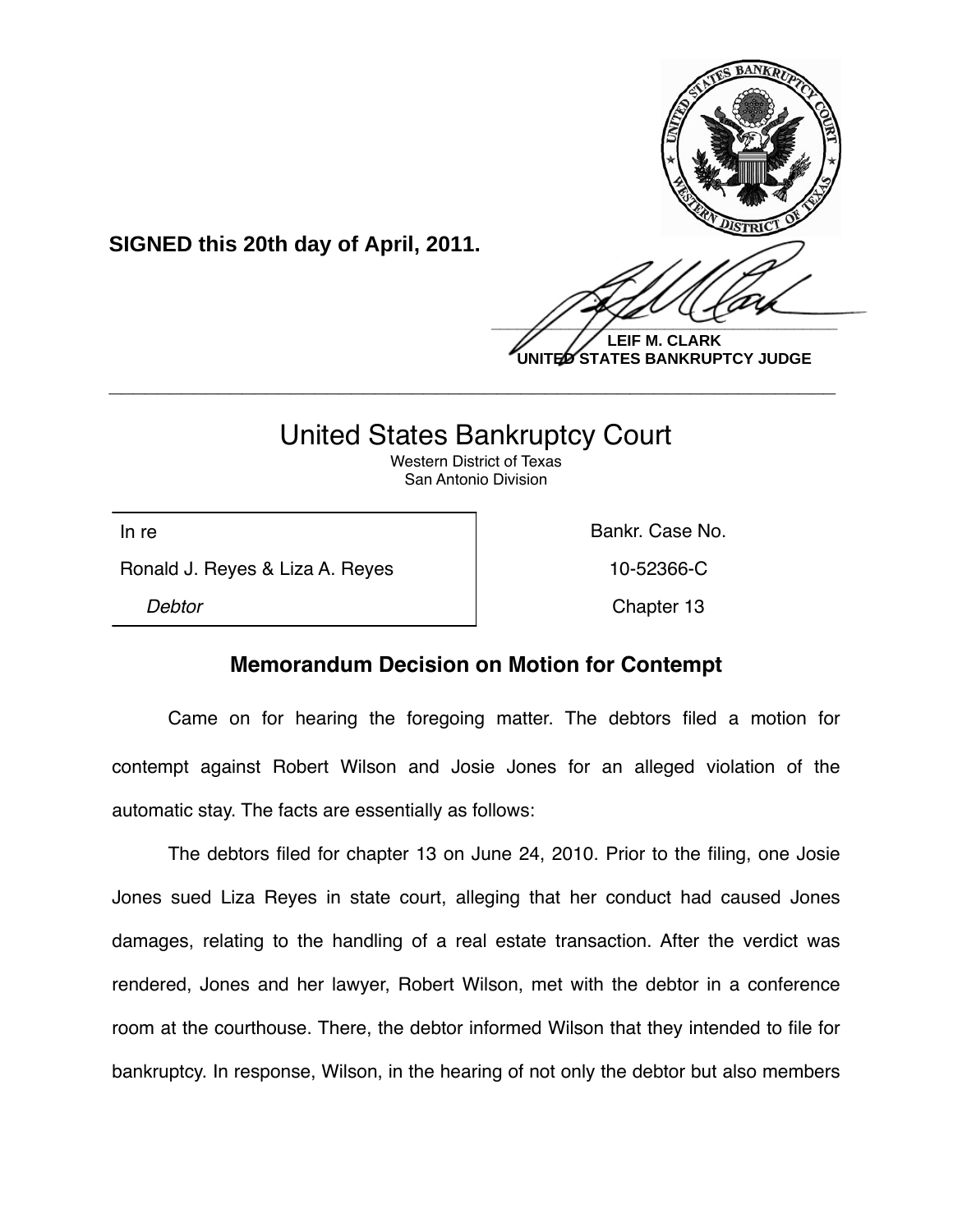of the debtor's family, told the debtor that he would "run them out of business by filing a complaint with the TREC (Texas Real Estate Commission) and close them down to get the money." After the debtor filed for bankruptcy, Wilson, true to his word, filed a complaint in September 2010, on behalf of his client, with the TREC. The complaint took a number of months to prepare, and Wilson billed his client for the service. The TREC's procedures do not require a pre-investigation as a prerequisite to instituting such a complaint. Instead, the filing of the complaint itself necessitates an investigation by the Commission. If such an investigation results in a determination of wrongdoing on the part of the agent, and if a finding of damages is made, then the the TREC may make a monetary award to the complaining witness, and may subsequently seek reimbursement from the agent in the amount of the award. Wilson is well aware of these rules and procedures, this being one of his areas of practice.

Wilson has also been active in the bankruptcy case. On July 2, 2010, he filed a Motion for Relief from Stay on behalf of his client, which was later withdrawn. Subsequently, on July 6, 2010, he filed an Objection to Exemptions, which was denied by the court on August 9, 2010. The debtors allege that the lift stay motion and objection to exemptions were frivolous, though no formal request for sanctions was ever made (nor is one being made here). The motions are indeed thin (though this court too declines to find that they transgress Rule 9011). On September 16, 2010, Ms. Jones filed the complaint against the debtor with the TREC. The claims held by Ms. Jones in the TREC action are also the subject of the cause of action that was tried to judgment in state court. The judgment stands, of course, but it can now only be enforced in this bankruptcy case as an ordinary unsecured claim.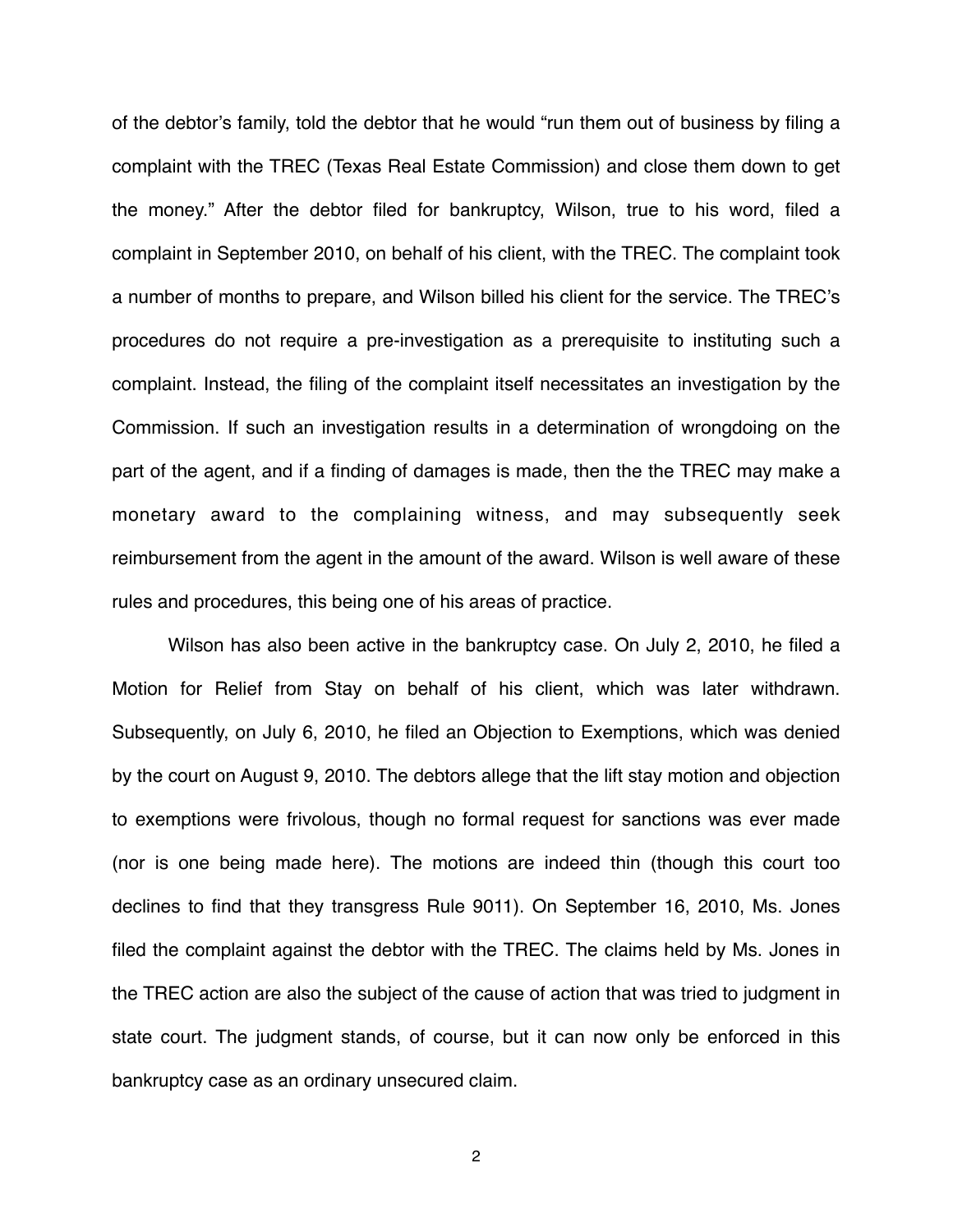The debtors have requested that Ms. Jones and Mr. Wilson be held in contempt for violation of section 362. They also request damages, sanctions, attorney's fees and costs. While the debtors' motion is called a motion for contempt it could also be read as an action for violation of the stay pursuant to section 362(k). The motion was reset a number of times to accommodate Ms. Jones, who resides in California. Despite these efforts, when this matter was finally heard, Wilson informed the court (and the debtor) that Ms. Jones was unavoidably unable to be present at the hearing. Wilson did not request a further continuance. As Ms. Wilson resides beyond subpoena range, it was not possible to compel her attendance. No competent evidence to support Mr. Wilson's explanation for Ms. Jones' not appearing was presented.

## *Legal Analysis –Contempt*

The first issue to be addressed is whether the actions of Ms. Jones and her attorney constituted a violation of the automatic stay. The debtors claim that Ms. Jones and Mr. Wilson violated the automatic when they filed their TREC complaint against the debtors alleging claims that were the subject of Ms. Jones' pre-petition lawsuit against the debtors. The complaint was filed post-petition.

Section 362(a)(1) provides that "a petition filed under section 301 . . . of this title . . . operates as a stay, applicable to all entities, of -- (1) the commencement or continuation, including the issuance or employment of process, of a judicial, administrative, or other action or proceedings against a debtor that was or could have been commenced before the commencement of the case under this title, or to recover a claim against the debtor that arose before the commencement of the case under this title." *See* 11 U.S.C. § 362(a)(1). The stay also applies to "any act to collect, assess, or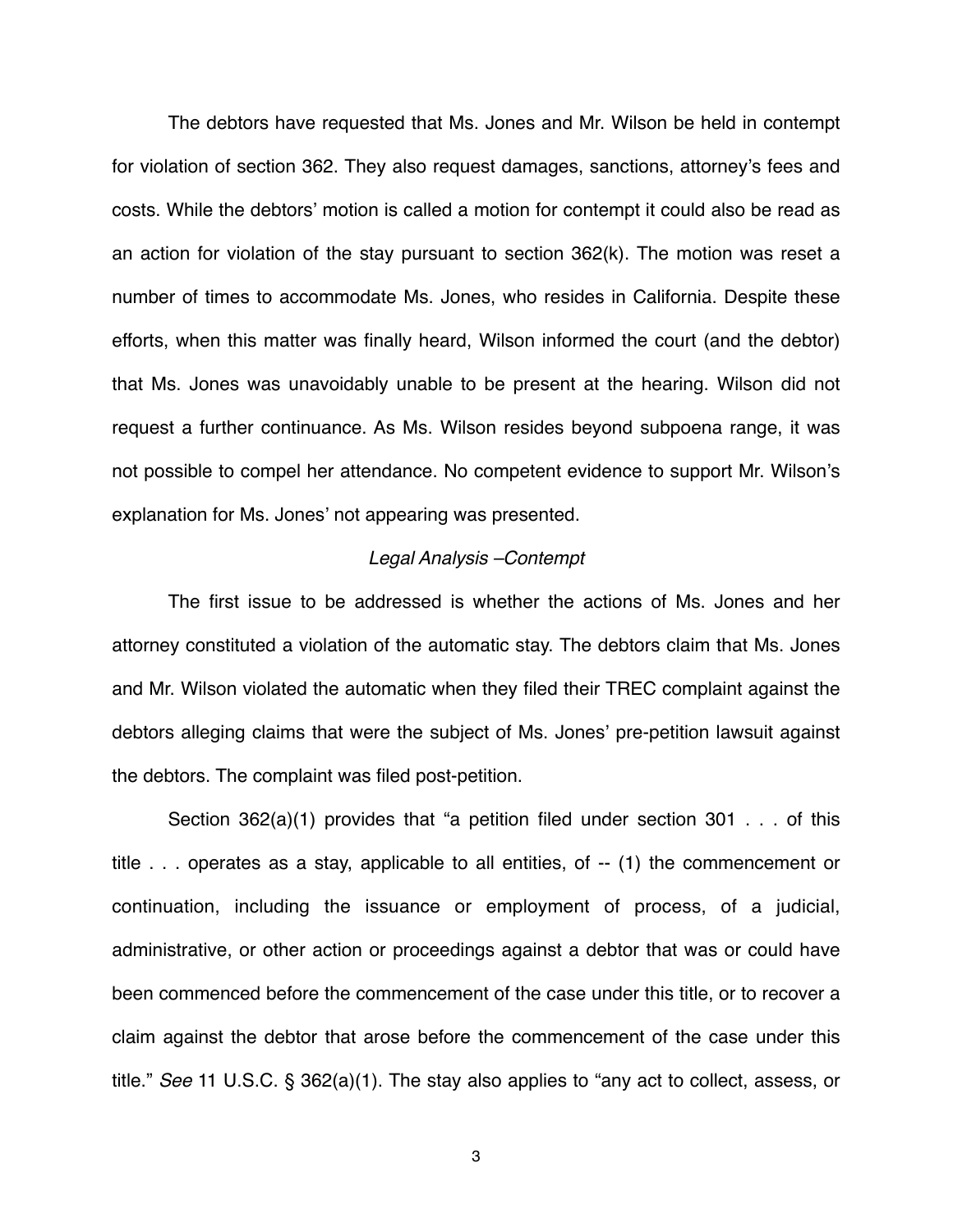recover a claim against the debtor that arose before the commencement of the case[.]" § 362(a)(6). While section 362(a)(1) generally stays administrative and license revocation proceedings, *see, e.g., In re National Cattle Congress, Inc*., 179 B.R. 588, 594 (Bankr. N.D. Iowa 1995) (noting that the legislative history of section 362(a)(1) makes clear that the stay applies to "all proceedings … including arbitration, license revocation, administrative, and judicial proceedings"), section 362(b)(4) provides an exception to the stay for certain proceedings.

Section 362(b)(4) says that the automatic stay does not apply to "the commencement or continuation of an action or proceeding by a governmental unit … to enforce such governmental unit's … police or regulatory power[.]" 11 U.S.C. § 362(b) (4). This exception applies "only where (i) the action is brought *by the government*, and (ii) the action seeks *to vindicate the public interest*, as opposed to a specific individual's or entity's rights." *United States Int*'*l Trade Comm*'*n v. Jaffe*, 433 B.R. 538, 543 (E.D. Va. 2010) (emphasis added); *see also In re Wade*, 948 F.2d 1122, 1124 (9th Cir. 1991) (finding state bar disciplinary proceeding exempt from automatic stay and noting that "[t] he purposes of the Bar's disciplinary proceedings are (1) ʻto protect the public, the profession, and the administration of justice,' and (2) ʻto deter other lawyers from improper conduct.'"); *In re North*, 128 B.R. 592, 601 (Bankr. D. Vt. 1991) (listing cases and stating that "state regulatory licensing schemes that meet the § 362(a)(4)'s ʻgovernmental unit' exception include police or regulatory actions motivated to protect public health and safety"). Here, the complaint Ms. Jones filed with TREC alleges fraud, among other things, and seeks the revocation of the debtors' professional licenses. Accordingly, any proceeding initiated by TREC based on Ms. Jones' complaint would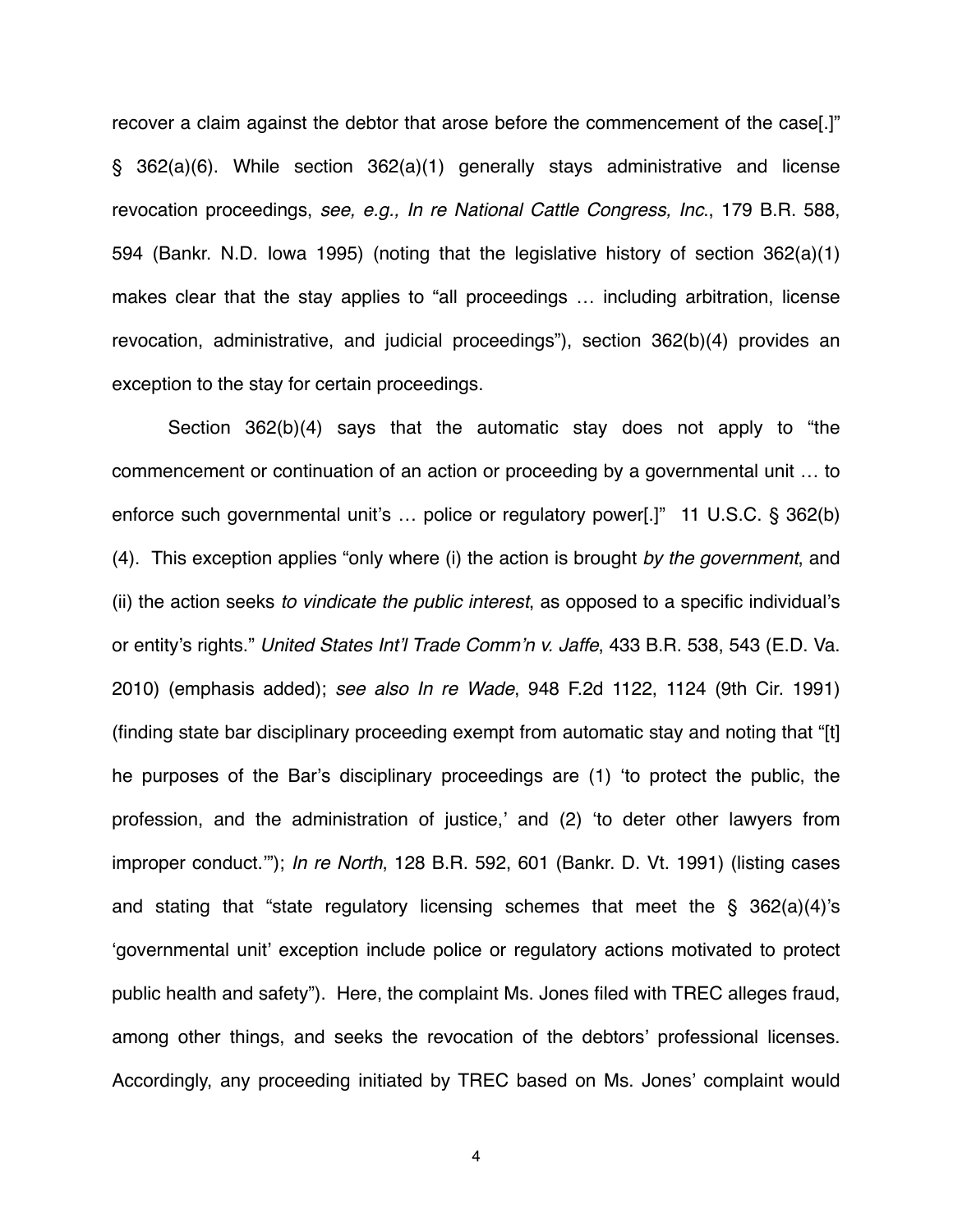likely satisfy this public interest requirement insofar as the TREC's pursuit of the action,

even if such action happened to also benefit the complainants. In *Chao v. Hosp. Staffing* 

*Servs., Inc.*, the Sixth Circuit recognized that

courts should examine the type of enforcement action brought [by the governmental unit] and the relationship between a particular suit and Congress's (or a state's) declared public policy. When an action furthers both public and private interests and the private interests do not significantly outweigh the public benefit from enforcement, courts should defer to the legislature's decision to vest enforcement authority in the executive and recognize such actions as within 'such governmental unit's police and regulatory power,' as that terms is used in § 362(b)(4). However, when the action incidentally serves public interests but more substantially adjudicates private rights, courts should regard the suit as outside the police power exception, particularly when a successful suit would result in a pecuniary advantage to certain private parties vis-à-vis other creditors of the estate, contrary to the Bankruptcy Code's priorities.

*Id.,* 270 F.3d 374, 390 (6th Cir. 2001).

TREC's conduct is not at issue here, however. The debtor has not named the TREC as a party against whom it seeks a contempt finding. Rather, the debtors maintain that it is the actions of Ms. Jones and her attorney, in filing the complaint with TREC in the first place that, on the facts of this case, violate the automatic stay. Jones and Wilson, in response, cite *McMullen v. Sevigny (In re McMullen)*, 386 F.3d 320 (1st Cir. 2004) for the proposition that their filing the complaint with TREC also fell under the protections of section 362(b)(4). In *McMullen*, the debtor contended that plaintiffs who had there filed a complaint against the debtor with the Massachusetts Division of Registration for Real Estate Agents after the debtor had filed for chapter 13 had violated by the automatic stay by doing so. *Id*. at 324. The complaint alleged that the debtor had illegally retained the plaintiffs' security deposit and sought the revocation of the debtor's real estate license. *Id*. at 325. The court found that the state agency proceeding against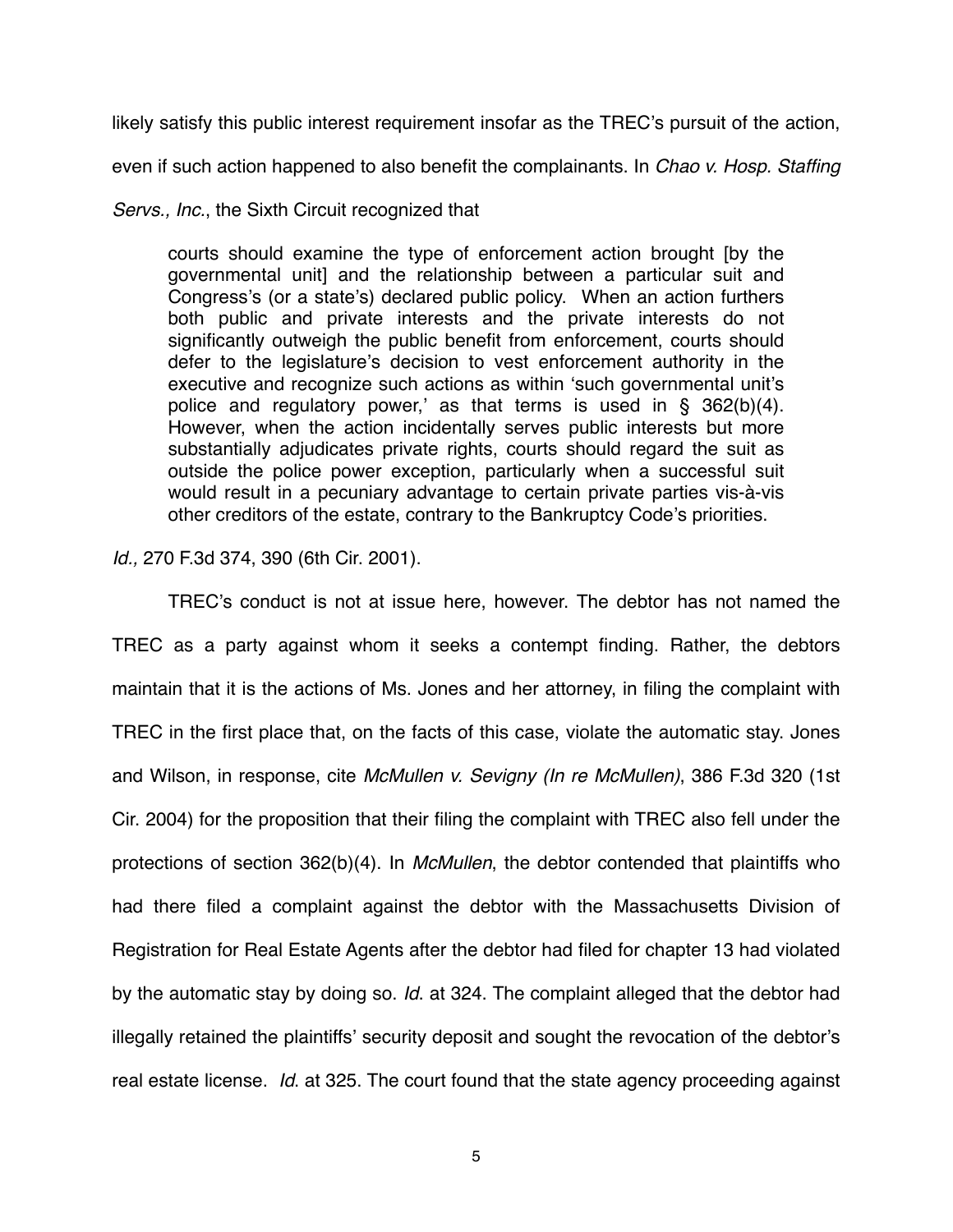the debtor fell squarely within the section 362(b)(4) exception to the stay, stating "the disciplinary proceeding before the Board was designed to serve—and did in fact principally serve—to protect the public in the future, rather than to seek recompense for the alleged financial losses sustained by the [plaintiffs]." *Id*. at 326-27. The court then addressed whether the actions of the plaintiff in filing the complaint with the Board in the first place violated the stay -- the same question presented here. The court concluded that the mere filing of a complaint with the state real estate board did not violate the stay. *Id*. at 328. In reaching that conclusion, the First Circuit rejected the reasoning of the bankruptcy court in *In re Byrd* to the effect that creditors who approach governmental authorities post-petition to complain about a debtor's unlawful conduct violate the stay by doing so. The *Byrd* court had stated:

The filing of a bankruptcy action should have no impact on whether a prosecuting entity elects to commence or continue a criminal action against a debtor, even if the action is based on a debt that will be dealt with in the bankruptcy case. A bankruptcy filing does, however, preclude a creditor from seeking to pursue criminal charges against a debtor for the primary purpose of attempting to recover a debt. Any effort to do so would violate the automatic stay and, potentially, the discharge injunction provisions of §§ 362(a) and 524(a)(2).

Practically speaking, the import of the court's decision is that once a debtor files a petition for bankruptcy, a disgruntled creditor may not then approach a governmental prosecutorial entity in order to prompt a criminal action to recover the debt. If the creditor already has complained to authorities by the time a petition is filed, those authorities may commence or continue a criminal prosecution, even one intended to result in direct restitution to the victim/creditor, as they see fit. But if the debtor files for bankruptcy before a creditor complains to prosecuting authorities, that complaint -- though it may still, in the discretion of prosecutors, result in a criminal prosecution -- may constitute a violation of the automatic stay or discharge injunction. *Cf*. § 524(a)(2) (enjoining the use of actions to collect debts after discharge).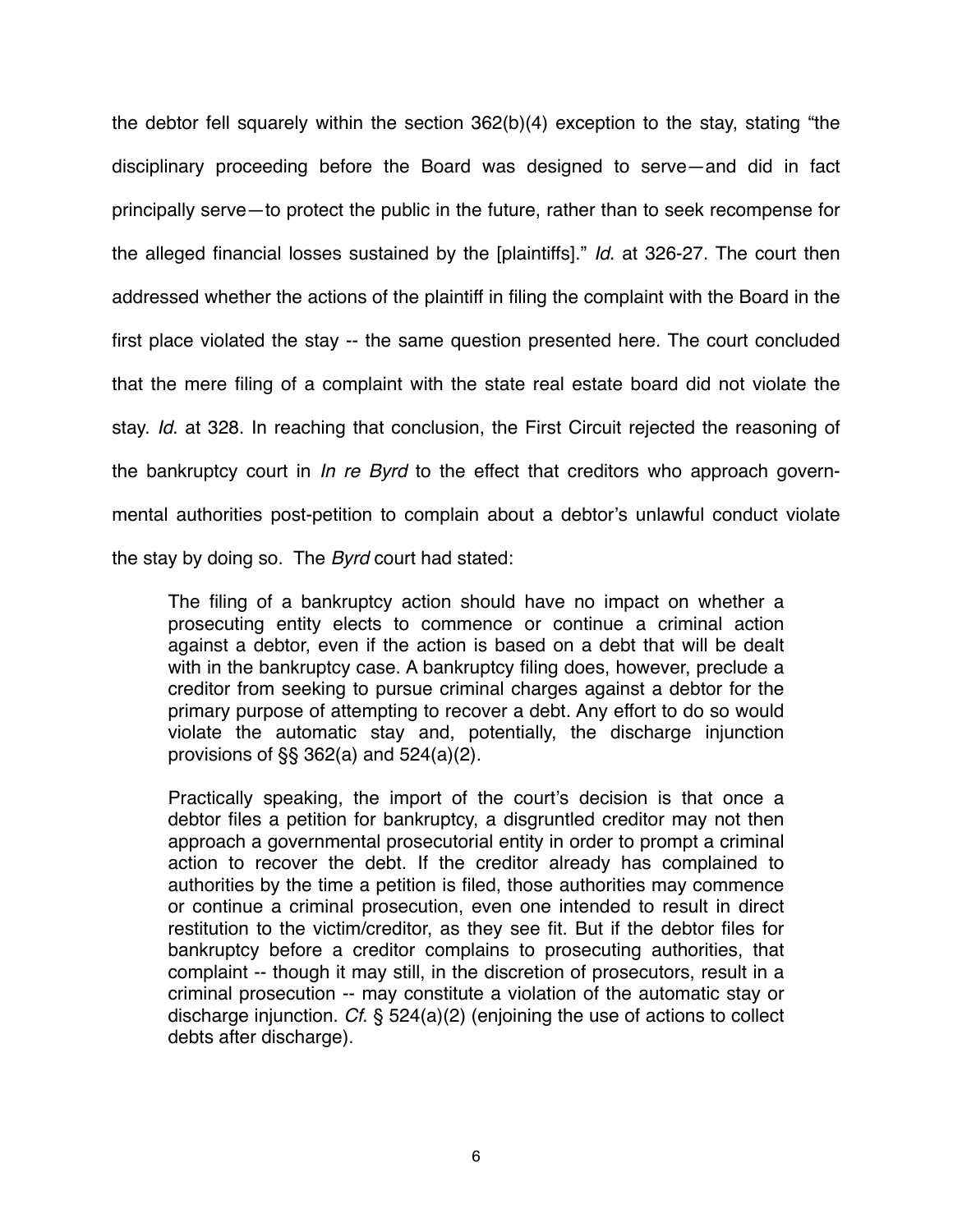*In re Byrd*, 256 B.R. 246, 252 (Bankr. E.D.N.C. 2000). The *McMullen* court distinguished *Byrd* on grounds that *Byrd* involved a criminal proceeding, "which implicated unique federal-court abstention issues." *McMullen*, 386 F.3d at 327. But *McMullen* also noted that the statement in *Byrd* that third parties who approach governmental authorities post petition would violate the stay was overbroad. Said the court:

A private party's reporting of wrongful conduct to governmental regulatory authorities is neither the commencement of a proceeding under subsection 362(a)(1), nor *necessarily* an ʻact to collect' under subsection 362(a)(6). Although we broadly construe the automatic stay in many contexts, the same sound public policy reasons which undergird the subsection 362(b)(4) exception counsel against any rule which might dissuade private parties from providing governmental regulators with information which might require enforcement measures to protect the public from imminent harm.

*Id*. at 328 (emphasis added).

*McMullen* is distinguishable from this case. First, the initiation of a TREC complaint by Ms. Jones, prepared by Mr. Wilson, her attorney, was done with the full knowledge that, once such a complaint was filed, the TREC would be obligated to investigate the allegations if the complaint, together with any evidence submitted with the complaint, provided reasonable cause for an investigation. *See* TEX. OCC. CODE § 1101.204 (2010) ("The commission shall investigate the actions and records of a license holder if: …") (emphasis added). The Commission has no discretion in deciding whether to investigate if the complaint provides sufficient grounds for an investigation. The commission apparently does not conduct a pre-investigation to determine if the complaint has merit. Wilson, Ms. Jones' attorney, was well familiar with the process, and knew what the consequences of initiating that process would be. He had also warned the debtor in the meeting at the courthouse after Wilson had obtained the judgment for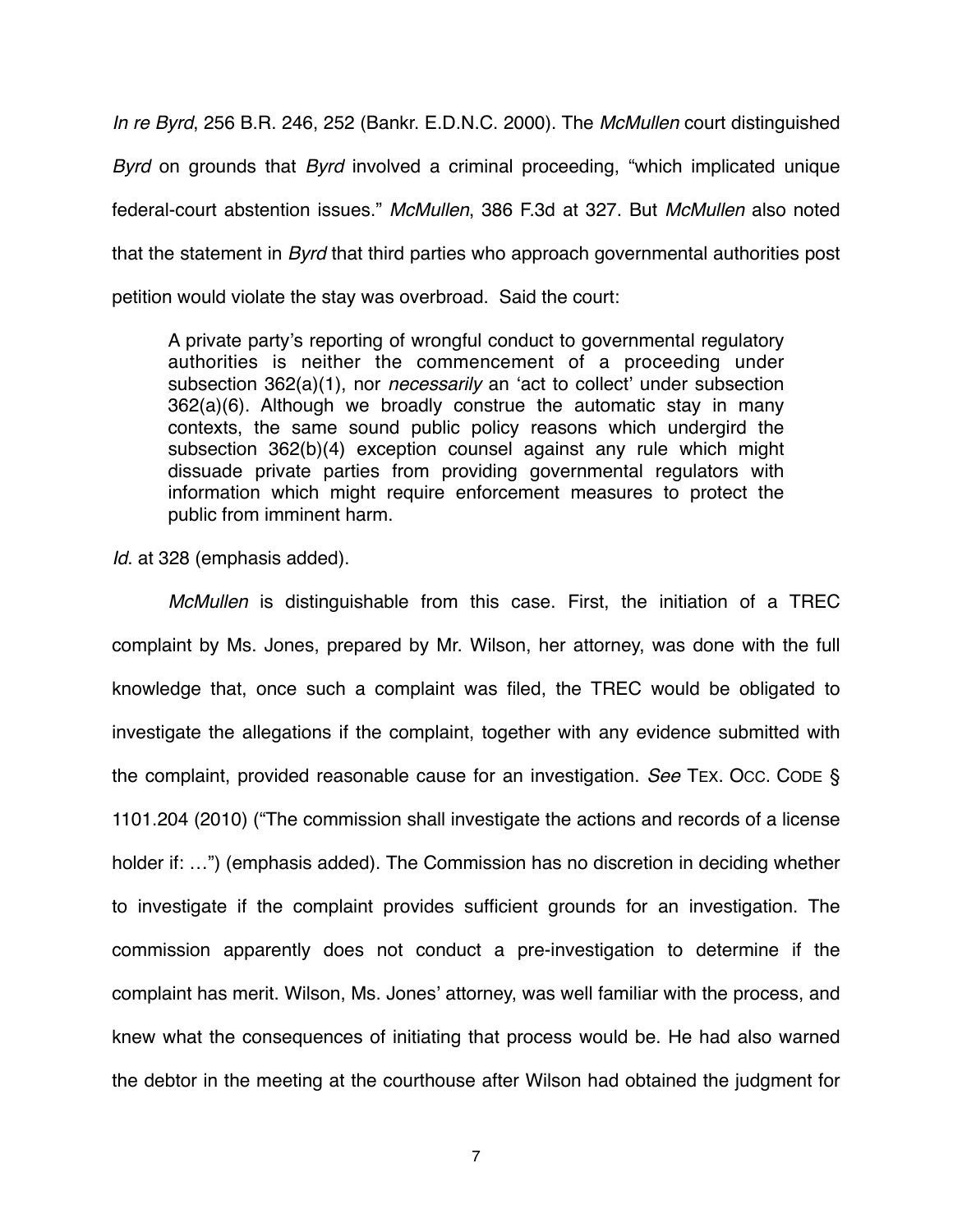his client that, if the debtor filed for bankruptcy, he would make sure that she lost her real estate license. The complaint is consistent with that threat. These were not the facts in *McMullen*, which noted that there was expressly evidence to the contrary in that record regarding the intentions of the complaining party. In addition, the Massachusetts statute, unlike the Texas statute, did not compel the agency to commence an action without first satisfying itself that the pursuit such an action was warranted.

In *United Stated International Trade Commission v. Jaffe*, the district court for the Eastern District of Virginia examined whether a proceeding before the ITC, based upon information initially provided to the ITC by a private party, fell within the section 362(b) (4) exception to the automatic stay. *Id.*, 433 B.R. 538, 543-44 (E.D. Va. 2010). The court concluded that the ITC proceeding did fall within the exception, noting that,

[w]here, as here, the ITC § 337 investigation relies on information submitted in a complaint by a private party, it is noteworthy that the filing of the complaint does not initiate a formal ITC § 337 investigation; rather, the action simply results in a ʻpre-institution proceeding,' in which the ITC ʻexamines the complaint for sufficiency and compliance,' and performs a preliminary investigation.

*Id.* at 541. The court concluded that "where, as here, a private party files a complaint upon which a government agency chooses independently to commence an investigation, the government agency's investigation is an action brought by a governmental unit." *Id*. at 544 (emphasis added). Here, by contrast, the filing of a complaint that stated the requisite grounds for an investigation commences such an investigation, without any independent discretion on the part of the Commission. The TREC had no independent choice in the matter once that complaint was filed. The institution of an action that necessarily required further prosecution was not the mere discharge of a public duty, as it was found to be in *McMullen.* Wilson remonstrations to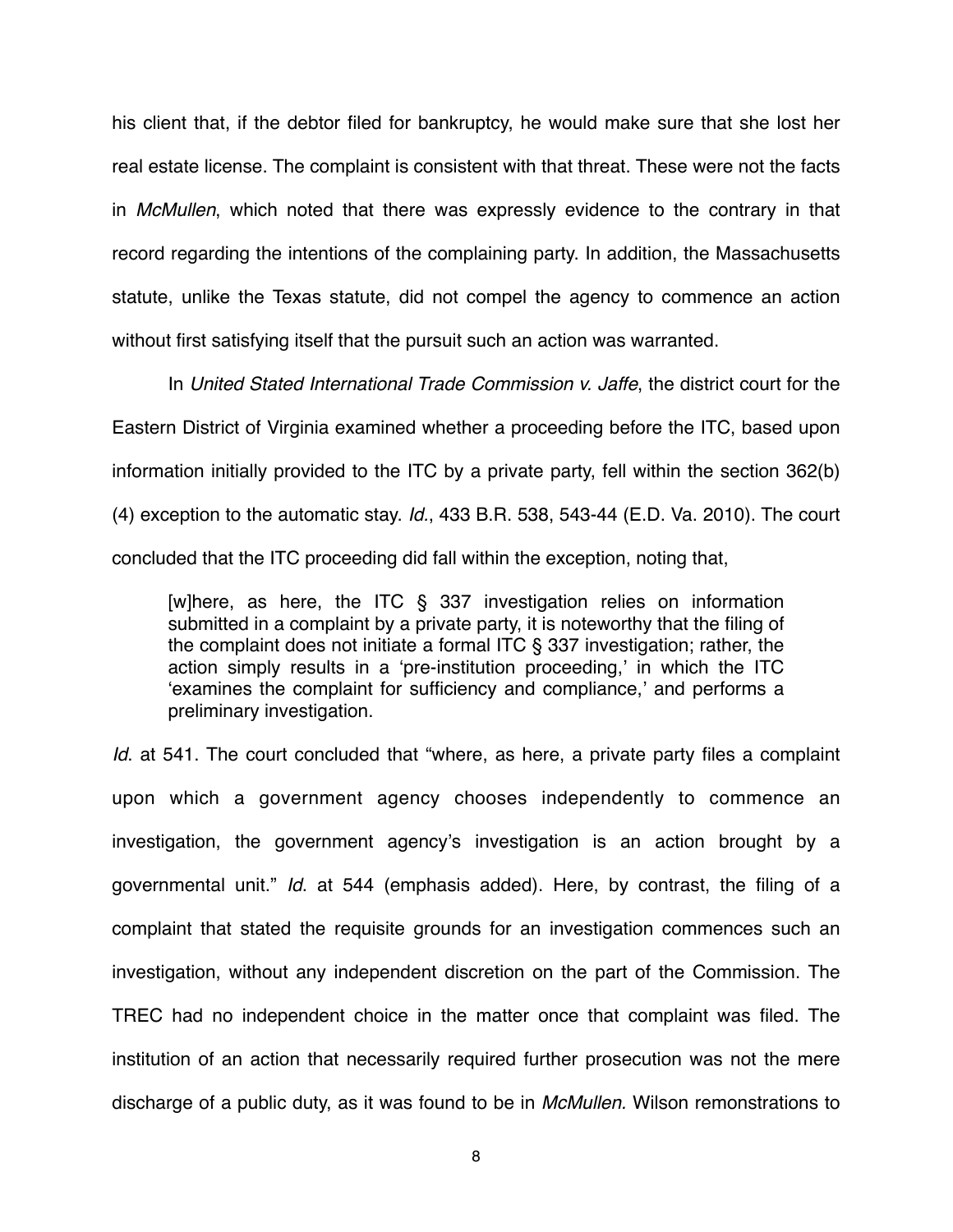the contrary notwithstanding, this complaint was carefully prepared by Wilson, acting as Jones' lawyer. Jones herself resides in California, not Texas. Though that fact certainly does not deprive her of standing, or of the protections of the law of Texas when she does business here, her "pure as the driven snow" motivations are suspect when she is unlikely ever to have to do business with Reyes again. The filing of this complaint is more correctly viewed as Wilson's following up on his threats -- and his hope to recover his judgment from the debtor indirectly, by way of the TREC. Viewed that way, Jones' initiation of this complaint, carefully crafted by Wilson, is better understood as the commencement or continuation of a proceeding against the debtor to collect on a prepetition debt, in violation of section 362(a)(1). *See In re Gull Air, Inc*., 890 F.2d 1255, 1262 (1st Cir. 1989) ("As the legislative history of the automatic stay provision reveals, the scope of section 362(a)(1) is broad, staying all proceedings, including arbitration, license revocation, administrative and judicial proceedings.") (*citing* H.R. REP. NO. 595, 95th Cong., 1st Sess. 340 (1977), *reprinted in* 1978 U.S. CODE CONG. & ADMIN. NEWS 5787, 6297; S. REP. NO. 989, 95th Cong., 2d Sess. 50 (1978), *reprinted in* 1978 U.S. CODE CONG. & ADMIN. NEWS at 5836). Wilson even billed his client for his services, a choice that makes the most sense when viewed (from the client's perspective) as yet another step in the effort to collect on a judgment. Jones could have offered testimony to counter this fair inference -- but her absence itself is some evidence that the inference is warranted. *See Harry v. Safeway Stores, Inc.*, 215 F.Supp. 324, 326 (D.D.C. 1963) ("When a missing witness would thus substantially aid in developing the truth at the trial, and when such witness was peculiarly available to one of the parties, then the jury should be permitted to infer that such witness would have testified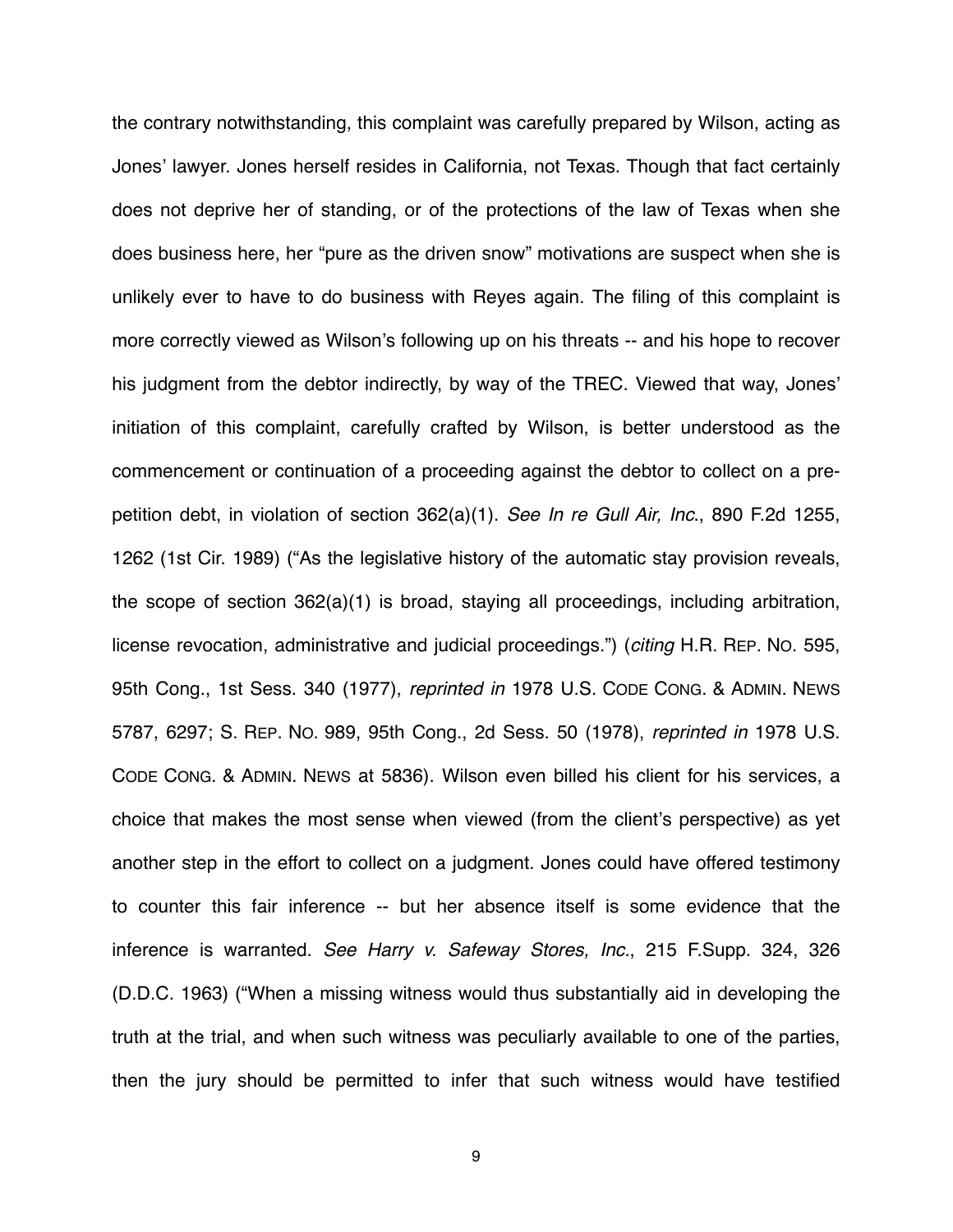unfavorably to such party unless the absence of the witness is satisfactorily explained. This is a salutary rule which helps to assure the presence at the trial of all witness who have relevant testimony"), *citing* WIGMORE ON EVIDENCE, 3d ed., ¶¶ 285-288.

The conduct of Ms. Jones and her attorney is also an attempt to collect on a prepetition debt, in violation of section 362(a)(6). In *McMullen* the court found that the plaintiff's actions there in filing a complaint with the state real estate board did not violate section 362(a)(6), but not because such action would always be protected. Instead, the court concluded that there was no evidence that the plaintiffs had been "motivated by their desire to force [the debtor] into repaying the alleged debt." *Id*. at 328 (emphasis added). The court noted that

"[a]lthough it is alleged that the [plaintiffs] harbored such a pecuniary interest in the recovery of their deposit from [the debtor's] funds, the suspension, revocation, or refusal to renew a real estate broker license are the only enumerated powers accorded the Board. Hence, the Board was neither empowered to compel [the debtor] to repay the deposit to the [plaintiffs], nor to award any other restitutionary remedy.

*Id.* at 326-27. The facts of our case are different. Here, there is compelling evidence that Ms. Jones, in filing her TREC action (and Mr. Wilson, as her lawyer), were both motivated by their pecuniary interest in recovering her judgment from the debtor. Multiple witnesses testified that Mr. Wilson threatened this very action if the debtors proceeded to file for bankruptcy rather than pay the judgment. In fact, Wilson himself ended up admitting that he said those words, though he of course denied intending to follow through. Ms. Jones, the complaining witness on the TREC complaint, did not appear at the hearing, ostensibly because she "happened to be out of town on the date of the hearing" (though the hearing had been rescheduled a number of times to accommodate Ms. Wilson's schedule). Furthermore, Mr. Wilson charged Ms. Jones for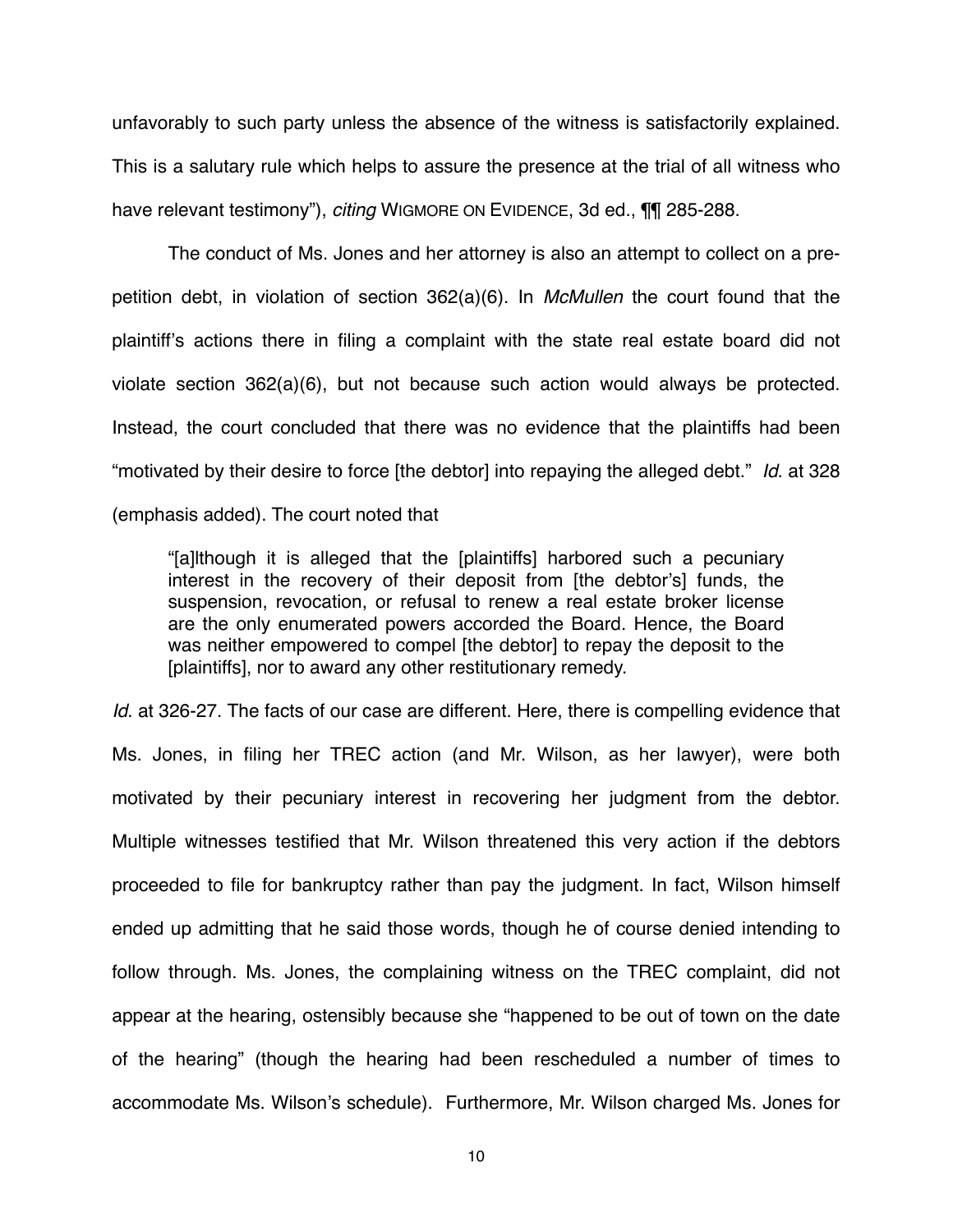his time spent preparing the TREC complaint, indicating that, so far as the client was concerned, the complaint was just one more step in the process of trying to collect on the judgment. These facts lead the court to believe that Ms. Jones and Mr. Wilson filed the TREC complaint primarily with view to exerting pressure on the debtors to pay the state court judgment, and not for the benefit of the public at large.

The TREC, unlike the real estate board in *McMullen*, *does* have the authority to compel payment from the debtors. The TREC maintains a Real Estate Recovery Trust Account from which complainants may receive payment on their claims. *See* TEX. OCC. CODE § 1101.606. In turn, the TREC "is subrogated to all rights of a judgment creditor to the extent of an amount paid from the trust account." TEX. OCC. CODE § 1101.612. Mr. Wilson admitted that, in order to recover from the Real Estate Recovery Trust Account, claimants must first file a claim with the TREC that is independent from any license revocation complaint. Indeed, section 1101.606(a) provides that,

- (a) an aggrieved person who obtains a court judgment against a license or certificate holder for an act described by Section 1101.602 may, after final judgment is entered, execution returned nulla bona, and a judgment lien perfected, file a verified claim in the court that entered the judgment.
- (b) After the 20th day after the date the aggrieved person gives written notice of the claim to the commission and judgment debtor, the person may apply to the court that entered the judgment for an order for payment from the trust account of the amount unpaid on the judgment.

TEX. OCC. CODE § 1101.606(a), (b). Mr. Wilson maintained that because he and Ms. Jones have not commenced the procedure described above to collect from the recovery fund, this court should conclude that their complaint was filed in the public interest and not as an attempt to collect on a debt in violation of section 362(a)(6). This argument is disingenuous. It is unlikely that Mr. Wilson would have even had time to comply with the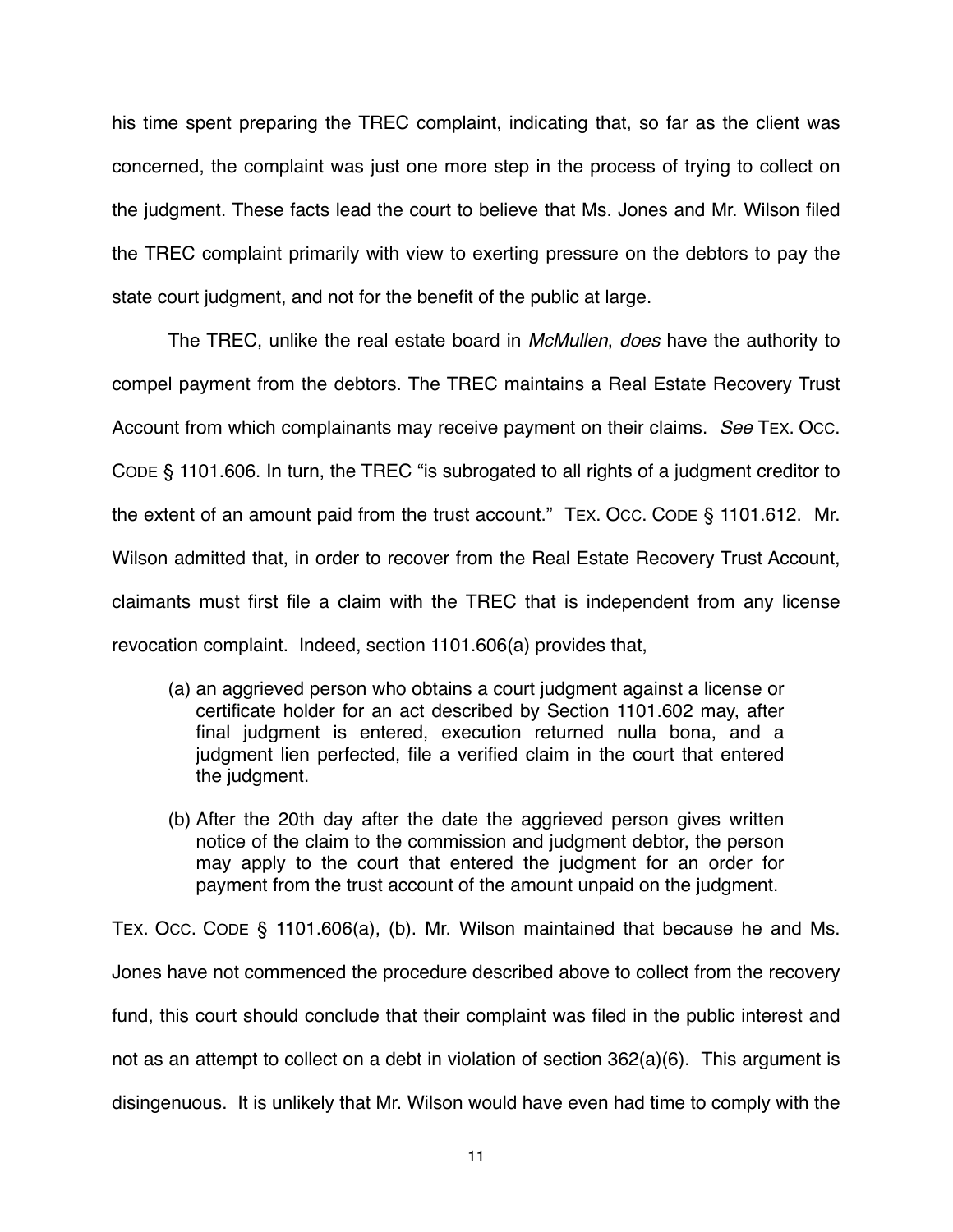above procedures during the short gap (approximately 1 month) between entry of the state court jury verdict and the filing of the debtors' bankruptcy petition. Additionally, Section 1101.606(c) of the Texas Occupations Code provides that,

If an aggrieved person is precluded by action of a bankruptcy court from executing a judgment or perfecting a judgment lien as required by Subsection (a), the person shall verify to the commission that the person has made a good faith effort to protect the judgment from being discharged in bankruptcy.

TEX. OCC. CODE § 1101.606(c). Ms. Jones has filed a complaint to determine dischargeability in this case (see Docket No. 31.), thus laying the groundwork for payment from the recovery fund.

In sum, as the *McMullen* court recognized (but failed to implement), "given the expansiveness of subsection 362(a), the exception contained in subsection 362(b)(4) is to be narrowly construed." *Id.,* 386 F.3d at 325. It should be applied only when an action against the debtor has been brought by the government. *See New York v. Exxon Corp.*, 932 F.2d 1020, 1025 (2d Cir. N.Y. 1991) ("11 U.S.C. § 362(b)(4) exempts ʻan action or proceeding by a governmental unit to enforce such governmental unit's police or regulatory power.' It requires that such suits be brought by governmental units, not private persons."); *United States ex rel. Kolbeck v. Point Blank Solutions, Inc.*, 2011 U.S. Dist. LEXIS 9195, at \*7-8 (E.D. Va. Jan. 28, 2011) (concluding that "both the statutory language and the legislative history [of section 362(b)(4)] demonstrate that the term ʻgovernmental unit' in the bankruptcy code refers exclusively to actual governmental groups," and refusing to find action conducted solely by a qui tam relator to be an "action or proceeding by a governmental unit") (internal quotations and citation omitted). *See also In re Pincombe*, 256 B.R. 774, 781-82 (Bankr. N.D. Ill. 2000) (holding that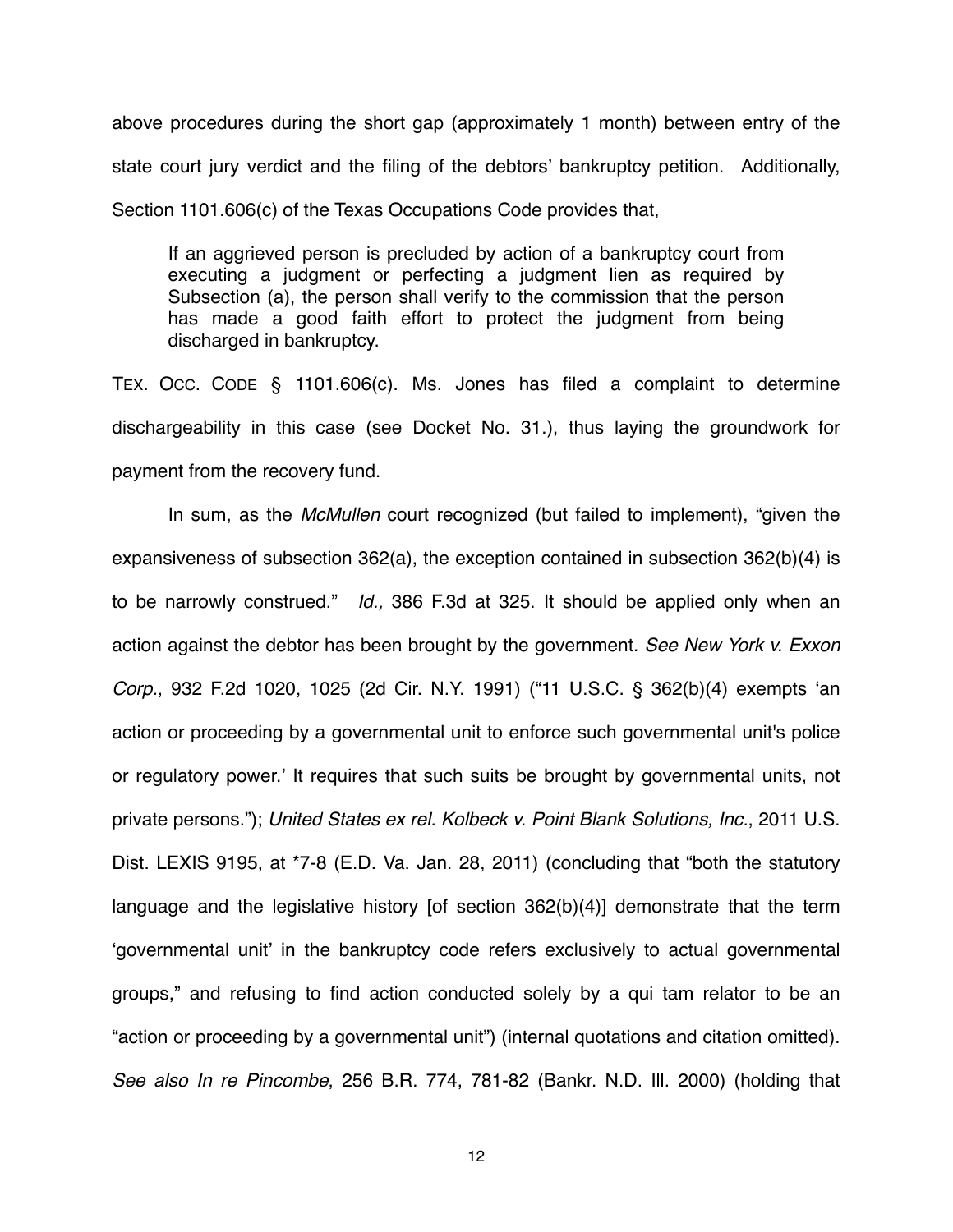private party had not violated the stay by filing an employment discrimination complaint with the state labor agency five months before the debtor filed for bankruptcy); *but see McMullen*, 386 F.3d at 328, n. 3 (refusing to "indulge the negative inference that a similar post-petition complaint [to that in *Pincombe*] would violate the stay," because "the *Pincombe* court plainly and simply had no occasion to determine that matter"). Where the post-petition actions of a private party initiate government proceedings against the debtor, such conduct constitutes the commencement of an action against the debtor in violation of section 362(a)(1), and, depending on the facts, may constitute an attempt to collect a pre-petition debt in violation of section 362(a)(6).

### *Remedies*

#### 1. *Civil Contempt*

Bankruptcy courts in the Fifth Circuit have the authority to conduct civil contempt proceedings. *Placid Refining Company v. Terrebonne Fuel and Lube, Inc.*, 108 F.3d 609, 613 (5th Cir.1997); *In re Unclaimed Freight of Monroe, Inc*., 244 B.R. 358, 364 (Bankr. W.D. La. 1999). The Fifth Circuit has delineated the test for civil contempt. In *Piggly Wiggly Clarksville, Inc. v. Mrs. Baird's Bakeries, Inc.*, the Court observed that the test for contempt requires showing that (1) a court order was in effect; (2) the order required certain conduct; and (3) the respondent failed to comply with the order. *Id.,*  177 F.3d 380, 382 (5th Cir.1999). Bankruptcy courts may enter contempt orders for violations of the automatic stay. *See LATCL&F, Inc. v. Milbank (In re LATCL&F, Inc.)*, 2001 U.S. Dist. LEXIS 12478, at \*11 (N.D. Tex. Aug. 14, 2001) (affirming bankruptcy court's finding of civil contempt for violation of the automatic stay).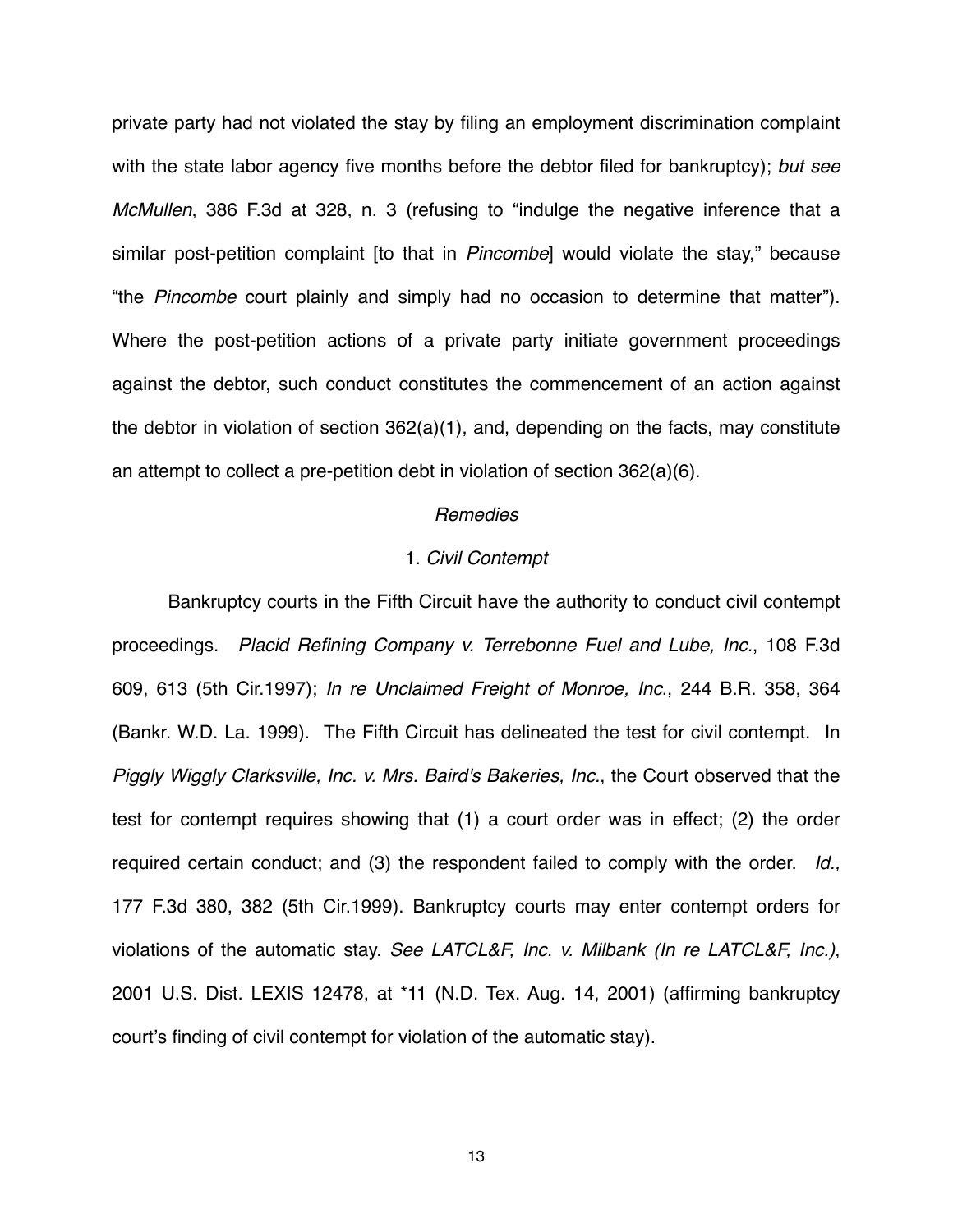In civil contempt proceedings the burden of proof is clear and convincing, as opposed to preponderance of evidence. *Petroleos Mexicanos v. Crawford Enterprises*, *Inc*., 826 F.2d 392, 401 (5th Cir.1987). Clear and convincing evidence is "that weight of proof which ʻproduces in the mind of the trier of fact a firm belief or conviction as to the truth of the allegations sought to be established, evidence so clear, direct and weighty and convincing as to enable the fact finder to come to a clear conviction, without hesitancy, of the truth of the precise facts' of the case." *Travelhost, Inc. v. Blandford*, 68 F.3d 958, 961 (5th Cir. 1995). "A party commits contempt when he violates a definite and specific order of the court requiring him to perform or refrain from performing a particular act or acts with knowledge of the court's order." *Id.*, (*quoting Securities and Exchange Commission v. First Financial Group of Texas, Inc*., 659 F.2d 660, 669 (5th Cir.1981)). Intent is not an issue in civil contempt proceedings; rather, "the question is not one of intent but whether the alleged contemnors have complied with the court's order." *Jim Walter Resources, Inc. v. International Union, etc*., 609 F.2d 165, 168 (5th Cir.1980). Willfulness is not an element of civil contempt. *Petroleos Mexicanos*, 826 F.2d at 401. Once the movant has established the failure to comply with an order, then the respondent bears the burden of showing mitigating circumstances that might permit the court to withhold exercising its contempt power. *Whitfield v. Pennington*, 832 F.2d 909, 914 (5th Cir.1987). A party may avoid a contempt finding where it can show that it has substantially complied with the order, or has made every reasonable effort to comply. *United States Steel Corp. v. United Mine Workers*, 598 F.2d 363, 368 (5th Cir.1979).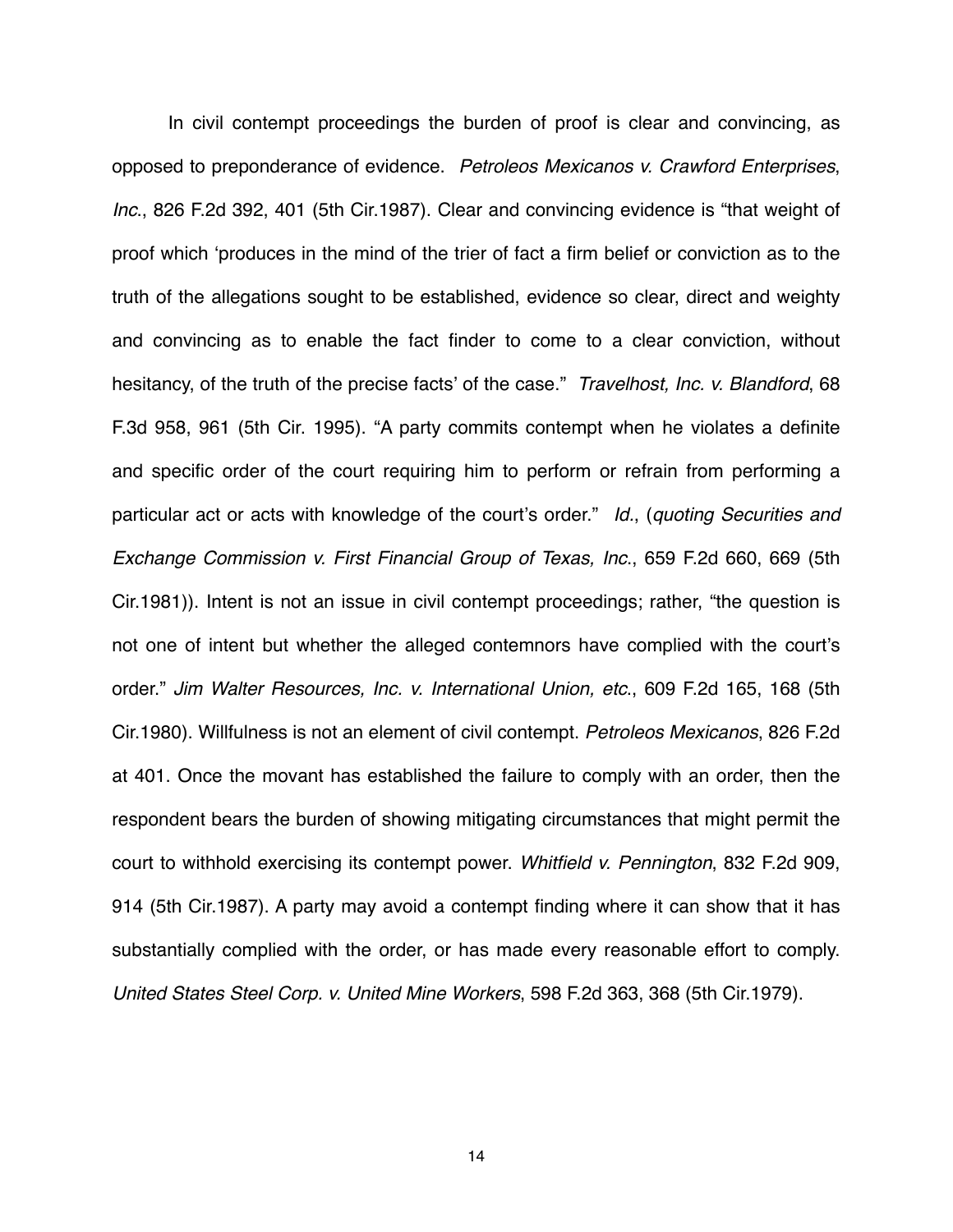Regarding damages, the debtors have sought "damages, sanctions, attorney's fees and costs." The court may order payment of actual damages, including attorney's fees and costs, from one party to another as a civil contempt sanction. *See Petroleos Mexicanos*, 826 F.2d at 397, 408 (affirming district court's award of attorney's fees and costs as compensatory damages incurred in bringing contempt action). Compensatory damages awarded as a sanction for violation of a court order are to "[reimburse] the injured party for the losses and expenses incurred because of his adversary's noncompliance." *Norman Bridge Drug Co. v. Banner*, 529 F.2d 822, 827 (5th Cir.1976); *see also Petroleos Mexicanos*, 826 F.2d at 399 ("sanctions for civil contempt are meant to be wholly remedial and serve to benefit the party who has suffered injury or loss at the hands of the contemnor."). On a finding of contempt, an award of attorney's fees is appropriate. *See Dow Chemical Co. v. Chem. Cleaning, Inc.*, 434 F.2d 1212, 1215 (5th Cir. 1970), *cert. denied*, 402 U.S. 945 (1971) ("There are contempt cases in abundant number holding that a court has discretion to award reasonable attorney's fees and other expenses necessary to make an innocent party whole."); *Federal Deposit Ins. Corp. v. LeGrand*, 43, F.3d 163, 172 (5th Cir. 1995) (affirming award of attorney's fees for prosecuting motion for civil contempt); *In re Musslewhite*, 270 B.R. 72, 78 (S.D. Tex. 2000) (affirming bankruptcy court's civil contempt sanction awarding attorney's fees to moving party).

## *Section 362(k)*

The court has found that Ms. Jones and Mr. Wilson violated the automatic when they filed their TREC complaint against the debtors alleging claims that were the subject of Ms. Jones' pre-petition lawsuit against the debtors. "[A] petition filed under section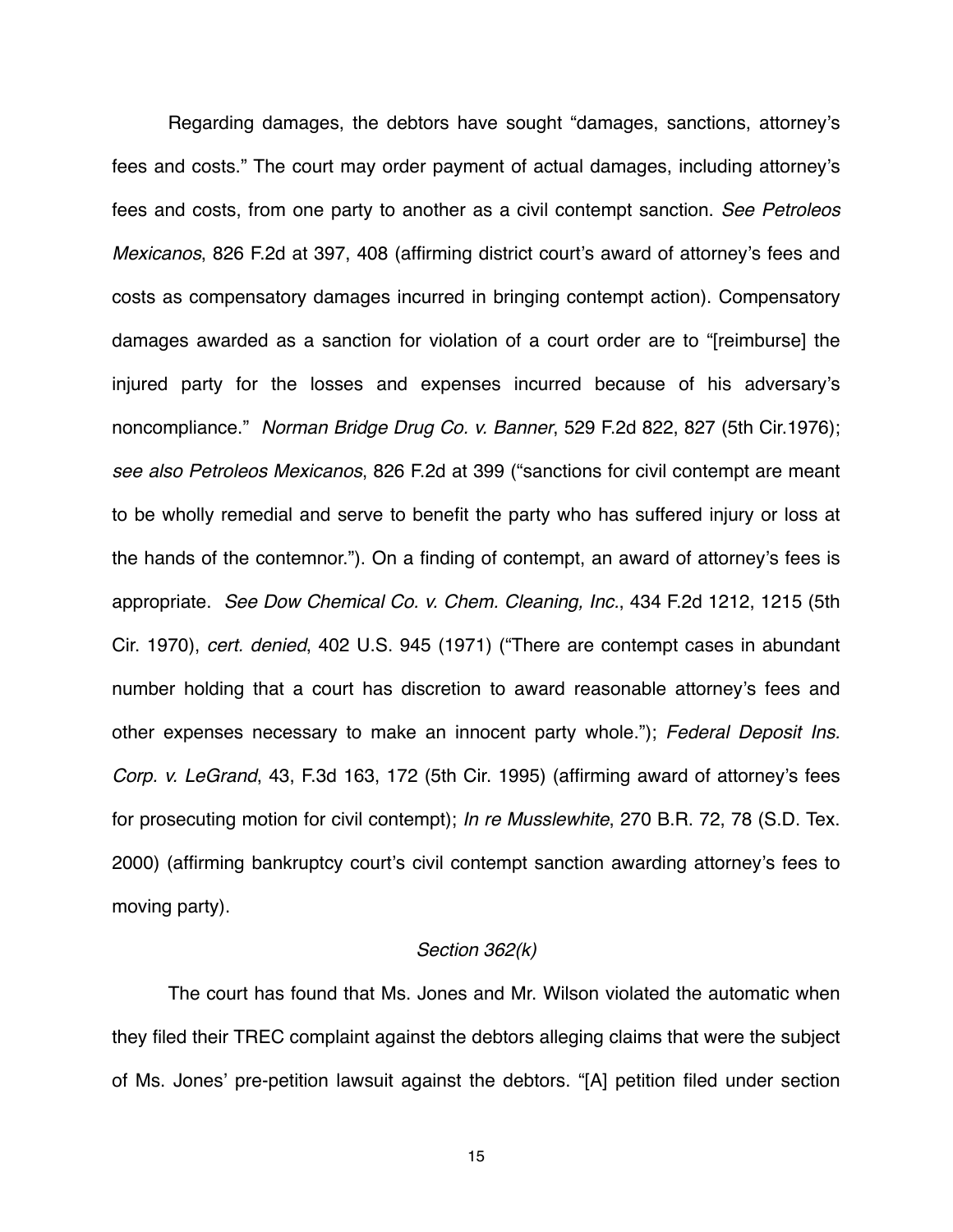301 . . . of this title . . . operates as a stay, applicable to all entities, of -- (1) the commencement or continuation, including the issuance or employment of process, of a judicial, administrative, or other action or proceedings against a debtor that was or could have been commenced before the commencement of the case under this title, or to recover a claim against the debtor that arose before the commencement of the case under this title." *See* 11 U.S.C. § 362(a)(1). "The Bankruptcy Code creates a private right of action for a debtor … to bring an action against a person who willfully violates the automatic stay to the injury of the debtor." *Young v. Repine (In re Repine)*, 536 F.3d 512, 519 (5th Cir. 2008). Section 362(k) states, "[e]xcept as provided in paragraph (2), an individual injured by any willful violation of a stay provided by this section shall recover actual damages, including costs and attorney's fees, and, in appropriate circumstances, may recover punitive damages." 11 U.S.C. § 362(k). "There are three elements for a claim under Section 362(k): (1) [the creditor] must have known of the existence of the stay; (2) [the creditor's] acts must have been intentional; and (3) [the creditor's] acts must have violated the stay. *Id*. (citing *In re Chesnut*, 422 F.3d 298, 302 (5th Cir. 2005)). Here, the debtors have not expressly alleged a willful violation of the stay, but the facts suggest as much.

It is clear that Ms. Jones and Mr. Wilson filed the TREC action against the debtors knowing that a bankruptcy stay was in place. They filed the TREC action approximately two months after seeking to lift the stay in the debtors' bankruptcy c*ase. These facts are sufficient to make out a claim for damages under section 362(k). See Dugas v. Claron Corp*., 2010 U.S. Dist. LEXIS 86834, at \*11 (E.D. Tex. Aug. 23, 2010) ("A ʻwillful' violation does not require specific intent to violate the automatic stay; rather,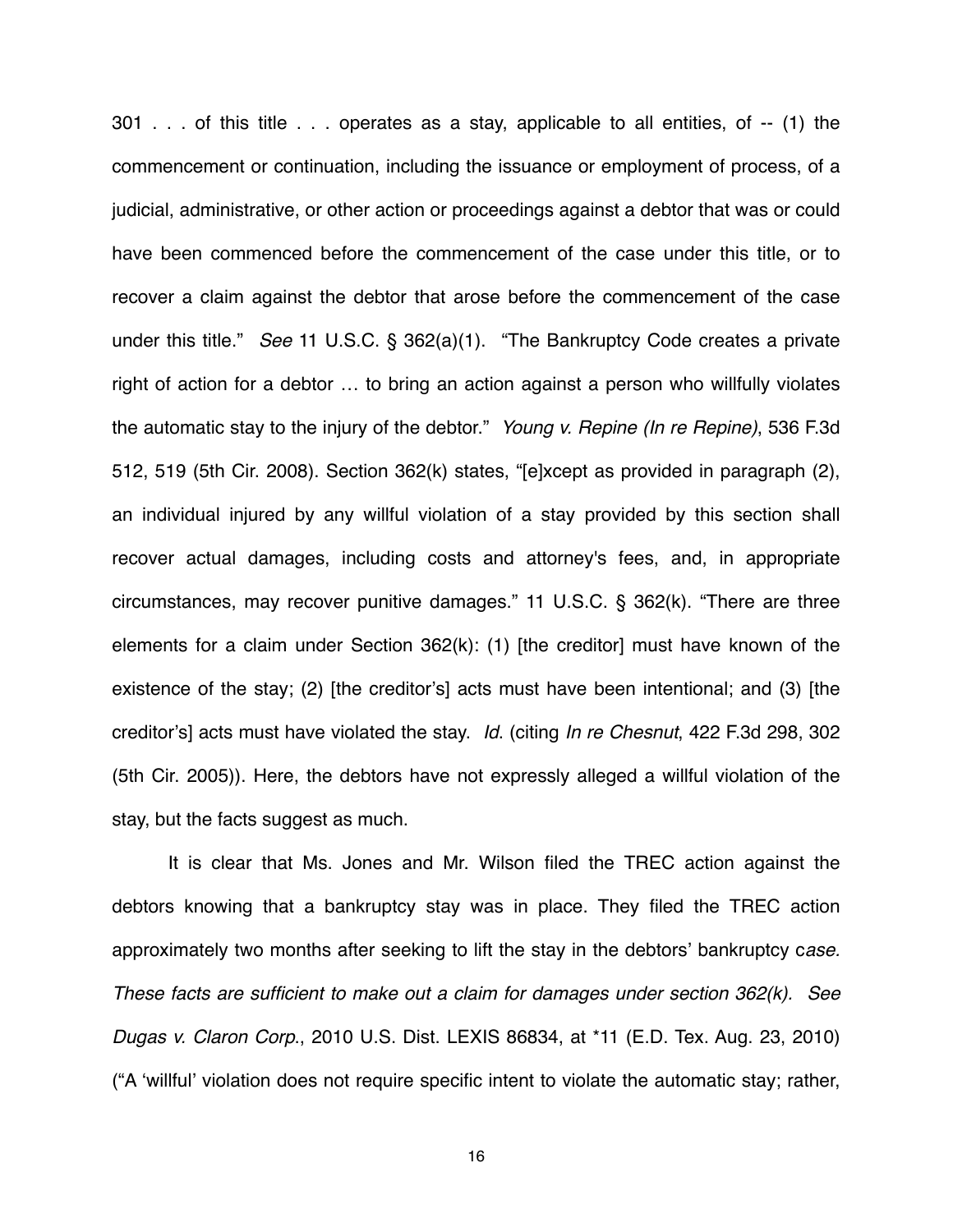the debtor is entitled to relief if the defendant knew of the automatic stay and its actions were intentional."). Regarding damages, the *Dugas* court stated,

Section 362(k)(1) provides that an individual injured by a violation of the automatic stay shall recover ʻactual damages, including costs and attorneys' fees, and, in appropriate circumstances, may recover punitive damages.' ʻ[Actual] damages under § 362(k) must be proven with reasonable certainty and may not be speculative or based on conjecture.'"

*Dugas v. Claron Corp*., 2010 U.S. Dist. LEXIS 86834, at \*15 (quoting section 362(k)(1) and In re Collier, 410 B.R. 464, 476 (Bankr. E.D. Tex. 2009)). Attorney's fees and costs may be awarded as damages for willful violation of the stay. *See Young*, 536 F.3d at 522 ("it is proper to award attorney's fees that were incurred prosecuting a section 362 (k) claim."); *Dugas*, 2010 U.S. Dist. LEXIS 86834, at \*6, 15-16 (affirming bankruptcy court's award of actual damages in the amount of movant's costs incurred in prosecuting the stay violation); *Tom v. Countrywide Home Loans, Inc. (In re Tom)*, 2005 U.S. Dist. LEXIS 44923, at \*20 (S.D. Tex. 2005) ("Fees and costs experienced by the injured party in prosecuting an appeal are damages that result from violation of the automatic stay."). The facts of this case warrant the conclusion that Ms. Jones and Mr. Wilson willfully violated the stay; the debtor is thus entitled to recover, at the least, their attorney's fees and costs as actual damages.

Punitive damages may be awarded in appropriate circumstances. However, "[t]he Fifth Circuit has interpreted ʻappropriate circumstances' to require ʻegregious, intentional misconduct on the violator's part.'" *Id*. (quoting *In re Repine*, 536 F.3d at 521). In *Young*, (relying on the Eighth Circuit case *Knaus*, below) the court affirmed the bankruptcy court's award of punitive damages after finding that the conduct at issue was egregious. *Id.,* 536 F.3d at 521. In *Young* the offending party had "ignored [] warnings that efforts to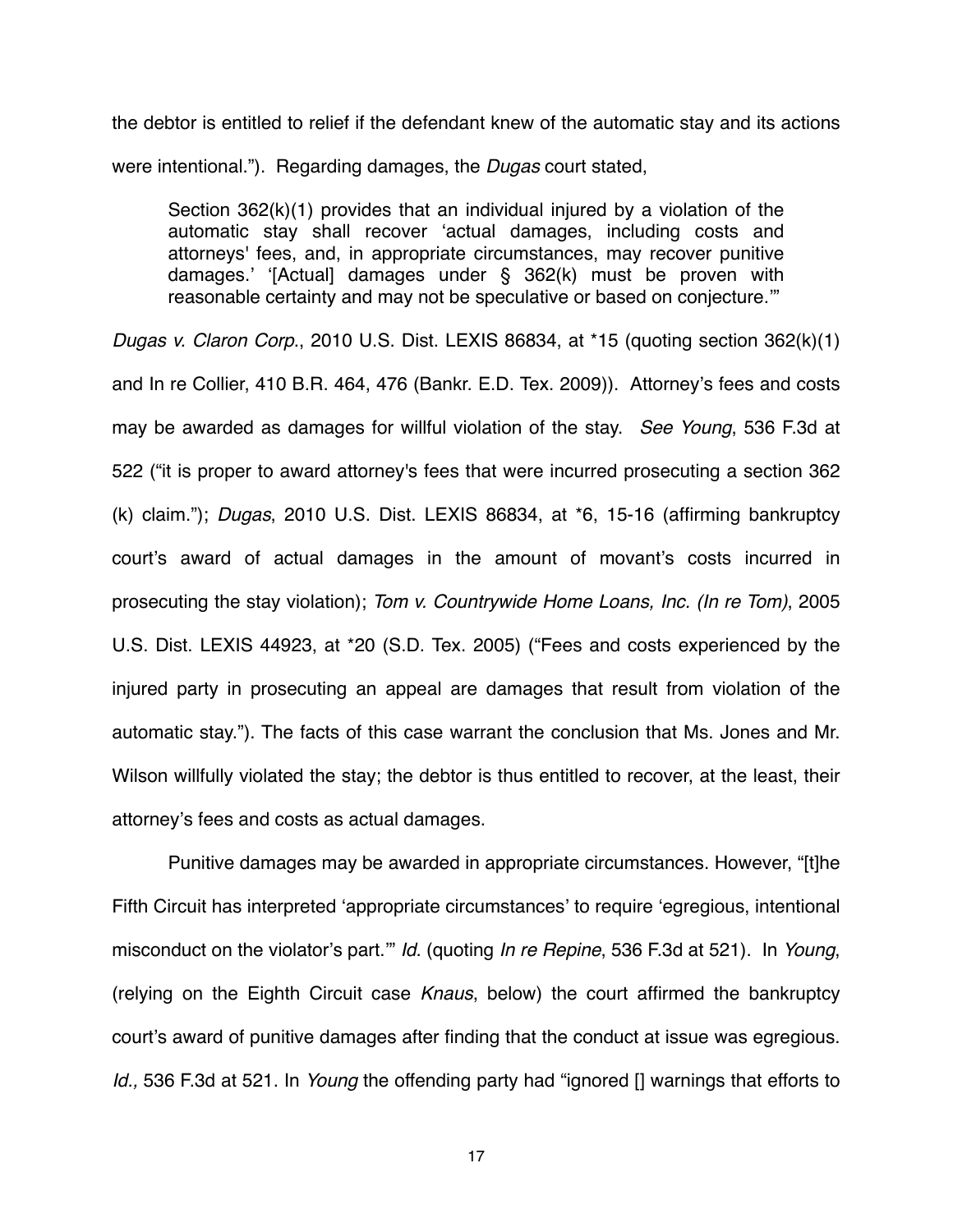collect her fees would violate the automatic stay, ignored [her client's] wishes that [debtor] be released from jail, failed to appear before the Bankruptcy Court despite being ordered to do so, and persisted in her efforts to collect her fees despite the Bankruptcy Court's admonishment that she cease all collection efforts." *Id*.; *see also Knaus v. Concordia Lumber Co. (In re Knaus)*, 889 F.2d 773, 775-76 (8th Cir. 1989) (finding egregious conduct where creditor, in violation of the stay, refused to turn over debtor's property that had been seized by sheriff, but not yet, and where creditor also attempted to have debtor ex-communicated). In *Knaus*, the controlling factors were the creditor's willful refusal to comply with the requirements of the stay (i.e. to return the seized property to the debtor) and his attempts to punish the debtor for exercising his right to file for bankruptcy. *Id*. at 776. Here, the grounds are present for such an award, thanks to the clear evidence that Wilson's actions were an attempt to punish the debtor for exercising her right to file for bankruptcy protection.

#### *Conclusion*

The court concludes that both Wilson and Jones violated the automatic stay by intentionally prosecuting the TREC complaint, both to punish the debtor for filing, and to exert pressure on the debtor in order to collect on the judgment. These sorts of hardball tactics are always distasteful, but they are legal outside of bankruptcy. Once bankruptcy has been initiated however, greater caution has to be exercised. Every case has its own facts, and while the facts here warrant the conclusion that the initiation of this complaint violated the stay, different facts might well compel a different conclusion. The court awards the debtor her attorneys' fees and costs, both in the prosecution of this motion and in the defense of the TREC action. The debtor is directed to prepare a formal fee